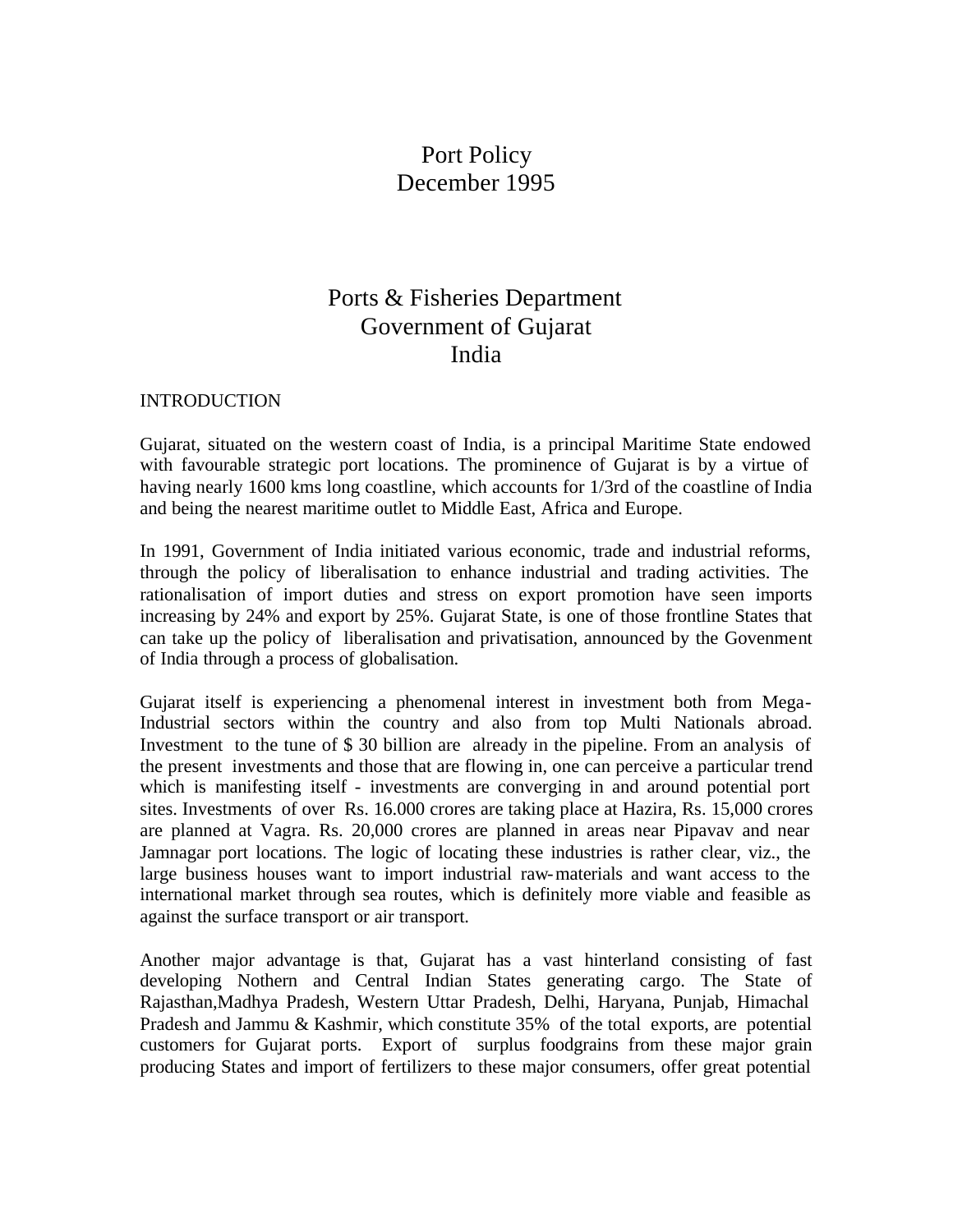for growth of cargo in near future. Any economic development, taking place in these hinterland States have a direct bearing on Gujarat ports.

Indian ports handled 197 million tonnes of cargo in 1994-95, 90% of which were contributed by the Major Ports. The port activity, in terms of ship turn-around time, waiting time and average ship per day output, has a significant influence on development scenario. The existing major ports are under tremendous pressure to handle the incresing cargo traffic, resulting into demurrages and huge loss in the foreign exchange.

In the global scenario, during the last decade, new technology development has taken place, especially in the container handling equipment and new port layout to accommodate container traffic. This technology development demands new institutional set-up and major investments to help in solving the problems of port modernisation. With the global shipping industry introducing supersized vessels, the Port of Future will be totally integrated with inter-modal cargo flows and co-ordinated sea vessels and hinterland vehicle arrivals and departures. The new proposed port locations of Gujarat are highly suited to adapt itself, to the current technology development in the areas of communication, automation, cargo handling and ship technology, which needs drastic changes in the physical layout of ports as well as equipments, operations and management . It is in this perspective that it is imperative, Gujarat approaches the problem, by focussing on an integrated strategy, incorporating 25 to 30 years future demands scenario. It makes itself evident , that any globalisation that is to take place, has to take place through ports of international class.

# PRESENT STATUS OF THE GUJARAT PORTS

1. Along the 1600 Kms. of coastline of Gujarat, there are 41 ports, of which Kandla is a major port. Out of remaining 40 ports, 11 are intermediate ports and 29 are minor ports under the control of Gujarat Maritime Board.

- 2. These ports can be broadly classified into three categories :
	- ? Three all weather ports viz: Porbandar,Okha and Sikka with all weather direct berthing facilities
	- ? Seven ports are all weather lighterage ports.
	- ? The remaining thirty ports are fair weather lighterage ports for sailing vessels and fishing boats.

The minor and intermediates ports of Gujarat handle about 8.5% of national shipping cargo. Neverthless, Gujarat ports handle about 16 million tonnes of cargo, which account for 70% of the total cargo handled by all minor ports of India.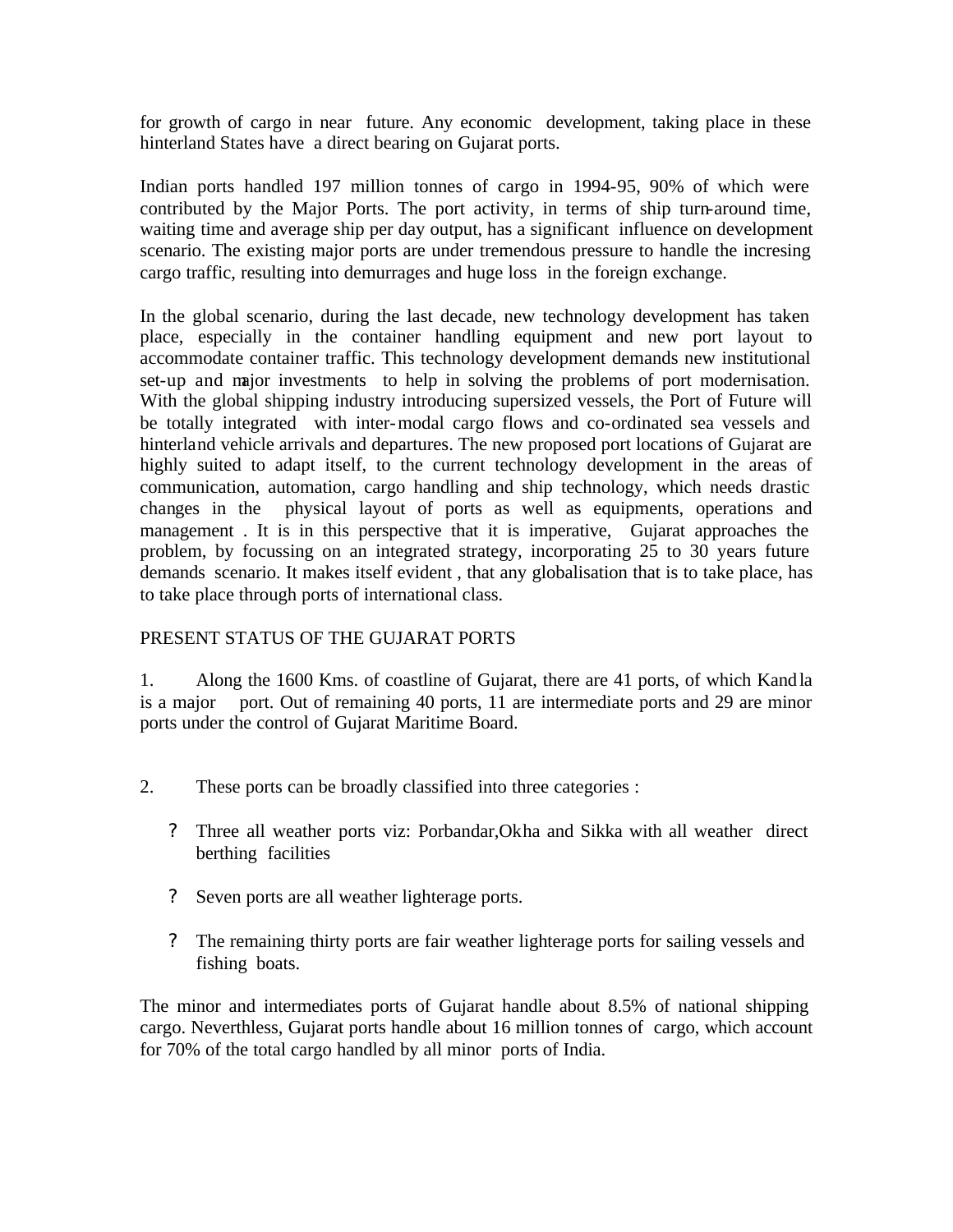Draft of 8 to 10 metres are available at Porbandar. Okha and Sikka, where ships ranging from 15000 to 25000 tonnes are directly berthed. Except for Porbandar which handles cargo containers for fish exports, container cargo handling facilities do not exist in other ports. There is limited scope for expanding berthing facilities in the existing minor and intermediate ports.All that possible is, to enhance the handling facilities by modern equipment, which can increase the traffic from present 16 million tonnes to 24 million tonnes. Due to the inherent limitation in the existing ports, it is essential to identify potential green field sites on Gujarat coast for port development.

With major coastal based mega cement plants coming up in Kutch and Saurashtra, cement and clinker export through sea will play a major role in marketing of cement nationally and internationally. Similarly, proximity of Gujarat coastline to Middle-East countries open up avenues for locating petroleum refineries and storage of petroleum products for hinterland consumption. Export of salt and import of coal are other major potential cargo apart from the existing items of import and export. As indicated earlier, the massive spurt in the industrialisation also opens up scope for import of industrial raw-materials and export of finished goods to the global market through ports. The vast coastline of Gujarat , also offers tremendous potential for marine fisheries and subsequent processing and exports. Over and above this, any development in the hinterland States have a direct impact on Gujarat ports.

Against this future potential, at present, the ports are being planned totally in isolation, without taking into consideration the requirements of industry, trade and commerce. No integrated plan exists to create ports of international design and status, linked with hinterland with multi-channel roads that carry cargo efficiently and other related infrastructure.

Pipavav port is an ideal location for a direct berthing port facility. Gujarat Maritime Board, alongwith a private sector company, is developing this port as a joint venture project. An estimated Rs. 260 crores is likely to be invested in Pipavav port during the coming five years,developing it into a modern port in the Saurashtra region.

## OBJECTIVES

Based on the above mentioned emerging scenario, the following objectives are identified for the new Port Policy.

1. To increase Gujarats share in the Export and Import sector, in national and international Trade & Commerce, in pursuance of liberalisation and globalisation policy.

2. To decongest the overburden on existing major ports on Western India to cater to the needs of incresing traffic of western and northern States, by providing efficient facilities and services and to support the countrys domestic and international trade.

3. To handle 100 million tonnes of cargo in Gujarat Maritime waters accounting approximately for 25% Indias total cargo by 2000 AD.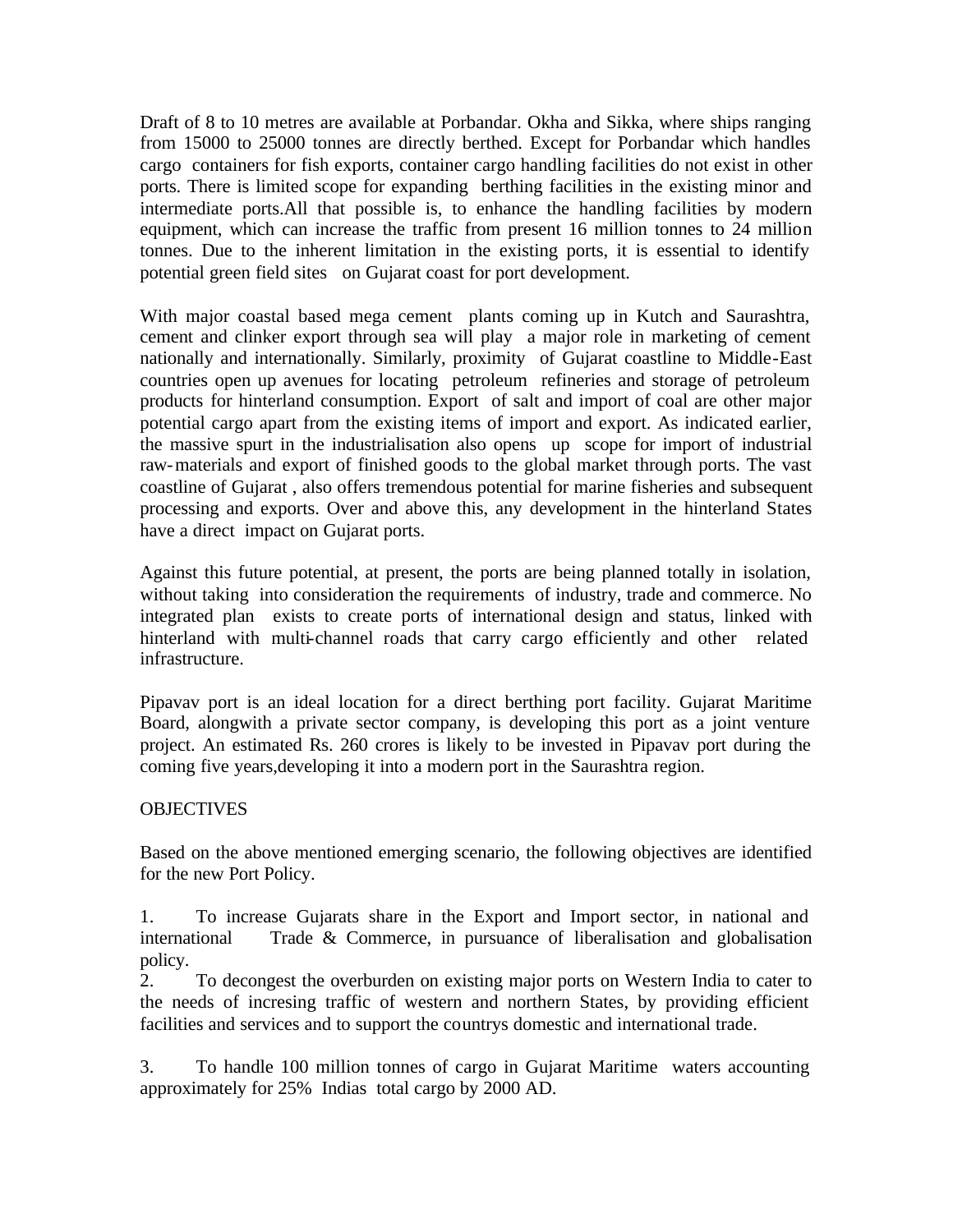4. It is estimated that 50% of total industrial investment coming to Gujarat will be port-based . To provide port facilities to promote export- oriented industries and portbased industries.

5. Taking fullest advantage of the strategic location of Gujarat coast, in the World Maritime Scenario,

- a. to encourage ship building, ship repairing and estalish manufacturing facilities for Cranes, Dredgers and other Floating Crafts.
- b. to provide facilities for coastal shipping of passenger and cargo traffic between Kutch, Saurastra and South Gujarat and further extension of these services to important places like Bombay, Goa etc.
- 6. To fulfill future power requirements of Gujarat,

a. by establishing barge mounted power plants.

 b. by providing exclusive port facilities for importing different kinds of power fuels,and

7. To attract private sector investment in the existing minor and intermediate ports and in the new port locations. .

# **STRATEGY**

Gujarat envisages an integrated port development strategy, consisting of creation of port facilities, industrialisation and development of infrastructure facilities like roads and railways in the hinterland. It is estimated that around 3 billion Dollars (Rs. 10,000 crores) would be required to create new port facilities alongwith necessary infrastructure in the coming 5 years. In view of the fact that ships of large sizes are used in the transportation, for economies of scale in international trade, ports would be developed with direct berthing facilities and speedy mechanical handling facilities, so as to reduce waiting period of the ships and saving in the cargo expenses. To expedite creation of port facilities by 2000 AD. it is proposed to have the participation of private enterprise in the development of port infrastructure. The following strategies are proposed:

# 1. GUJARAT MARITIME MASTER PLAN

With the liberalisation of trade and industrial policy, the cargo which are likely to be generated by 2000 AD. in Gujarat and hinterland States of Nothern and Central India, are likely to increase enormously. The industrialisation of Gujarat will coincide with port development and both these activities would be synchronised so that port has assured cargo right from the begining and industries avail port facilities immediately.It is expected that 50 % of the entire cargo for each of the new ports will be provided by industries in the near vicinity of port locations.

As indicated earlier, Gujarat will be in a position to handle 100 million tonnes of cargo, by 2000 AD. 33 million tonnes of crude oil import and 14 million tonnes of petroleum products export, from the two refineries located in Jamnagar district, are the major assured future cargo. Beside this, Mega cement plants under construction will contribute another 10 million tonnes of cargo, in terms of export of clinker/cement and import of coal.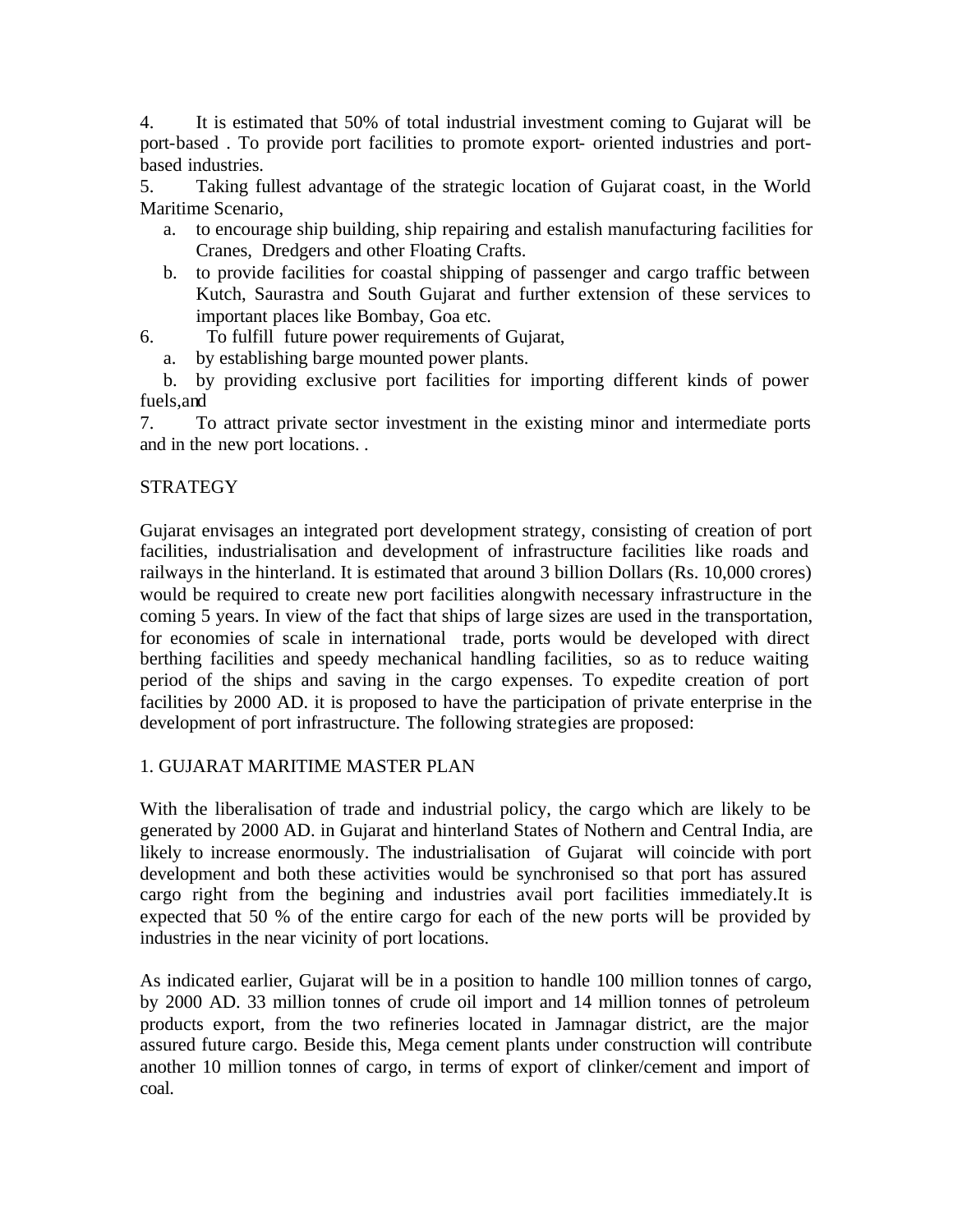Gujarat Maritime Board has undertaken a study to inventorise, the likely cargo from the hinterland States as well as in co-ordination with the Departments of Agriculture, Fertilizer, Petroleum , Steel and Coal under various Ministries of Government of India. The assistance of Director - General of Foreign Trade will be sought to co-ordinate the projected cargo generation on behalf of various Departments of Government of India. The detailed projected traffic. by 2000 AD. commodity wise and region-wise, which will specifically cater to Gujarat ports, will be available by end of January, 1996.

Gujarat Maritime Board will establish a marketing wing to assess likely new cargo generation from time to time and to look for new avenues to service Gujarat ports. As indicated earlier,by 2000 AD. Gujarat will be in a position to handle 100 Million tonnes of cargo which will account for 25% of the Indias total cargo at that time.

Port development is an integrated approach covering industrial development, power generation and infrastructure development. To co-ordinate this integrated approach and achieve a balanced regional development, Gujarat Maritime Board will evolve a master plan for each of the new port locations.

# 2. PRIVATE INVESTMENT IN THE EXISTING MINOR AND INTERMEDIATE PORTS

The existing ports under Gujarat Maritime Board which handle 16 million tonnes of traffic, have shown a growth rate of 22% during the last two years. The demand on these existing ports are increasing day by day. In order to handle as much as cargo as possible, during the period of 5 year till new ports are likely to come into operation, it is decided to invite private investment in the existing minor and intermediate ports. General guidelines of privatisation are as follows:

- (a) Incomplete works of wharf/jetty/quay of GMB will be privatised.
- (b) Private entrepreneurs will be permitted to install modern mechanical handling equipments on the wharf/jetty/quay.
- (c) Privatisation of the construction of new wharves/jetties in selected sites.

The entrepreneurs making investment in these locations will be given ousting priority for a period of 5 years from the date on which it is awarded. For projects with higher investment, Gujarat Maritime Board will consider to enhance this period. The entrepreneurs should assure a minimum cargo handling from the said landing place. The party has to pay full wharfage charges to Gujarat Maritime Board for cargo undertaken on such structures. The Gujarat Maritime Board has already identified such sites and activities in the existing minor and intermediate ports. The privatisation of these facilities will be done by open tender bids within one month.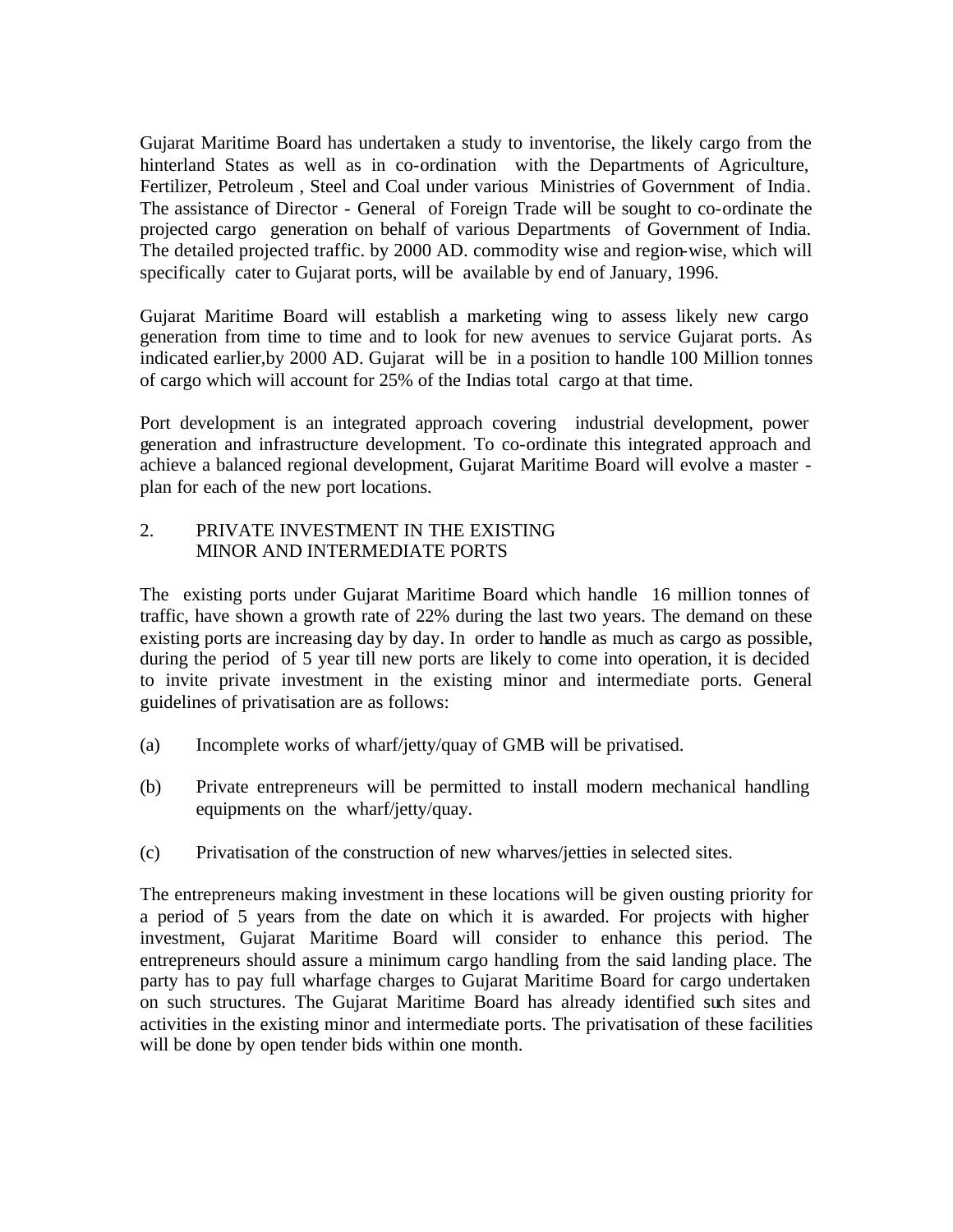With liberalisation of Parallel Marketing of Petroleum products by Govt. of India, the demand for port facilities for handling LPG, Kerosene, HSD, other petroleum products and liquid chemicals have increased tremendously. Looking to the specialised facilities and high safety standards required for handling these commodities, the existing minor and intermediate ports are not found suitable to handle such cargoes. In the new port policy, specific new port locations have been identified to handle petroleum cargoes. Nevertheless, Gujarat Maritime Board has identified one location in one of the existing intermediate ports to extend facilities for handling these cargoes, by privatisation.

# 3. DEVELOPMENT OF NEW PORT SITES

Gujarat Maritime Board has identified 10 green field sites for development as direct berthing deep water ports. These sites have been identified taking into consideration the availability of draft, general marine conditions, minimum burden on the existing infrastructure, proximity to the hinterland cargo and promotion of regional development concept. Looking to the location and generation of cargo, each port has been earmarked for specific commodities to facilitate the movement of cargo through the existing infrastructure and also to ensure the financial viability of each project. The following ports are identified and short details of draft condition, cargo and nature of the port are given below:

a) Brief details of indentified sites for development

# 1. DHOLERA

Dholera is situated on existing short route form Ahmedabad to Bhavnagar and is 30 kms, away from the nearest town of Dhandhuka. This port, in the Malclon channel, can be developed for general cargo. At the suggested location, a draft of 10 mtrs, is available within a distance of 3 kms, from the off-take point on the shore-near village Jaswantpur. This will be an all weather direct berthing port for general cargo.

## 2. MAROLI

This is a virgin site, north of Bombay, having favorable features for development as an all weather port with protective structure like breakwater. The development plan envisages the port facilities in 10 mtrs. depth at 3 kms. from the shore to handle industrial and general cargo. The major portion of the approach is running on high bank and shallow waters.

## 3. VANSI-BORSI

The location is identified for handling petroleum and liquid chemical cargo of immediate hinterland. It is suggested to provide adequate matching port facilities in 10mtrs. depth at 5 kms. from the shore with break water arm.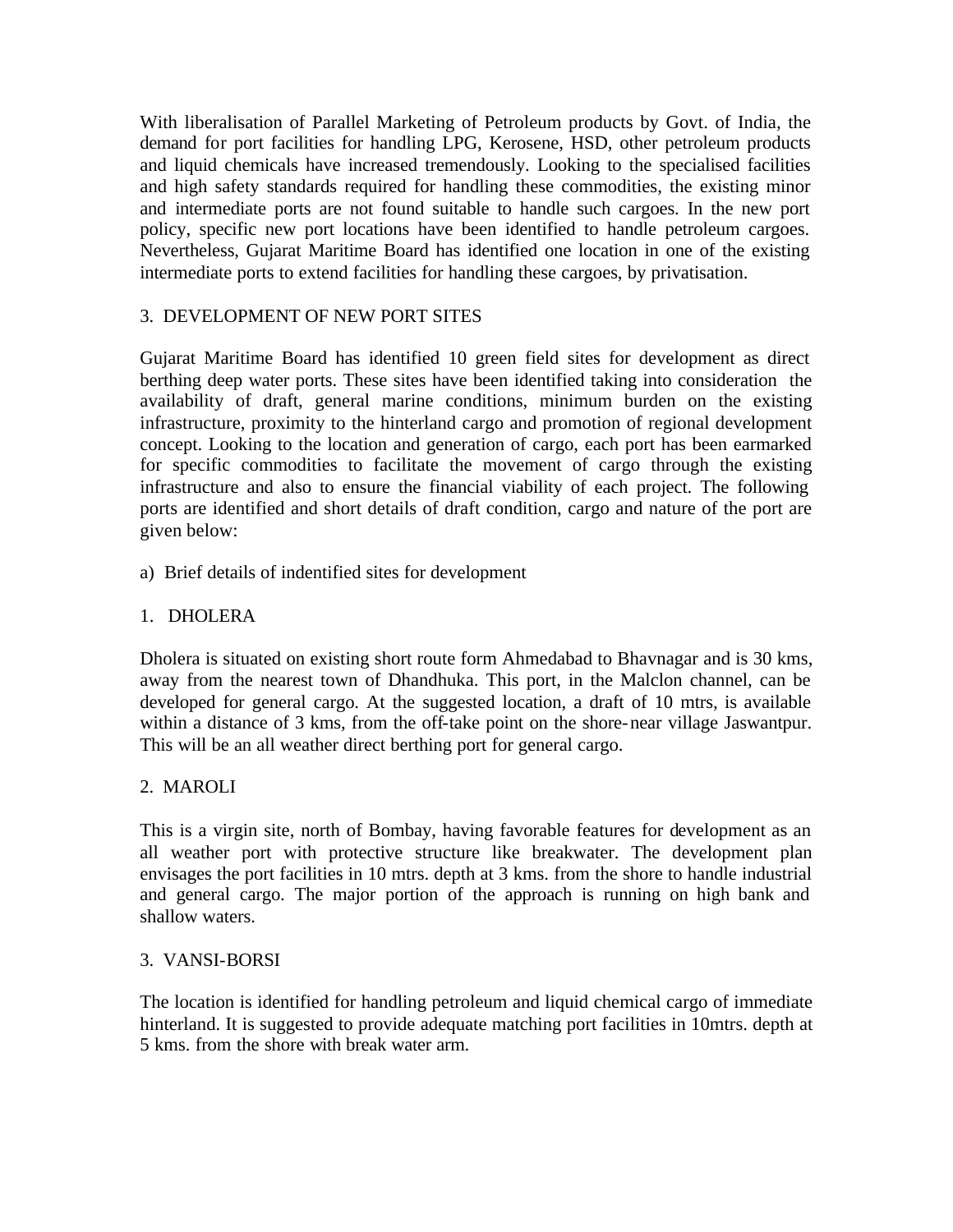The proposed site is 13 kms. from the nearest broad gauge railway link at Navsari, and is 30 kms. south of the industrial town of Surat.

## 4. HAZIRA

Magdalla (Surat), located on the bank of river Tapi, is an existing intermediate port handling general cargo. On the right bank of this river and near Hazira lighthouse, Mega Industrial Houses have established their own captive port facilities. On the western side of these facilities, and near Suvali point, a deep draft port is suggested. The berthing facility for industrial cargo will be provided in 15 mtrs. contour at a distance of 3 kms. from the shore. A protective structure in form of a breakwater will also be necessary.

# 5. DAHEJ

Dahej, 42 kms. from the District Headquarters of Bharuch, is witnessing a massive industrialisation with substantial capital investments. It is suggested to develop an all weather port for large ocean-going vessels at a location 2 kms. from the shore, where an adequate depth of 18 mtrs. is available. The port development envisages handling industrial cargo. Alternatively a `lagoon port is also possible with excavation on land and dredging of the channel for a 10 mtr. deep harbour.

# 6. MITHIVIRDI

The site with a very favourable marine features, located 40 kms. south of Bhavnagar and 10 kms. north of the existing ship breaking yard at Alang, is suggested to be developed as an all weather port for steel and automobile exports. The port facilities will be provided in deeper elevation of 20 mtrs. available at an approximate distance of 3 kms. from the shore.

# 7. SIMAR

Simar is 27 kms. south-west of existing minor port of Jafrabad and 90 kms. east of Veraval. The availability of draft at the location is quite favourable having running of 20 kms. contour, just at a distance of 1 km. from the shore to accommodate ocean-going vessels of 1,00,000 DWT. This port is suggested for the development to handle LNG, Coal and other fuel requirements for power generation to be located in the vicinity of the port. This site has a natural protection of Diu Island. Power can be evacuated or displaced by power grid system catering to the rest of the country.

## 8. POSITRA

Positra, situated near intermediate port of Okha, is at the entrance of Gulf of Kutch having a natural protection from south-west monsoon conditions. It will consist of Positra-I, an exclusive modern container port at the historic Dwarka Bey Island with 12 mtrs. draft. Positra-II will be petroleum and coal port with a draft of 18 mtrs. The nearest railway broad gauge link is only 15 kms. from the port site.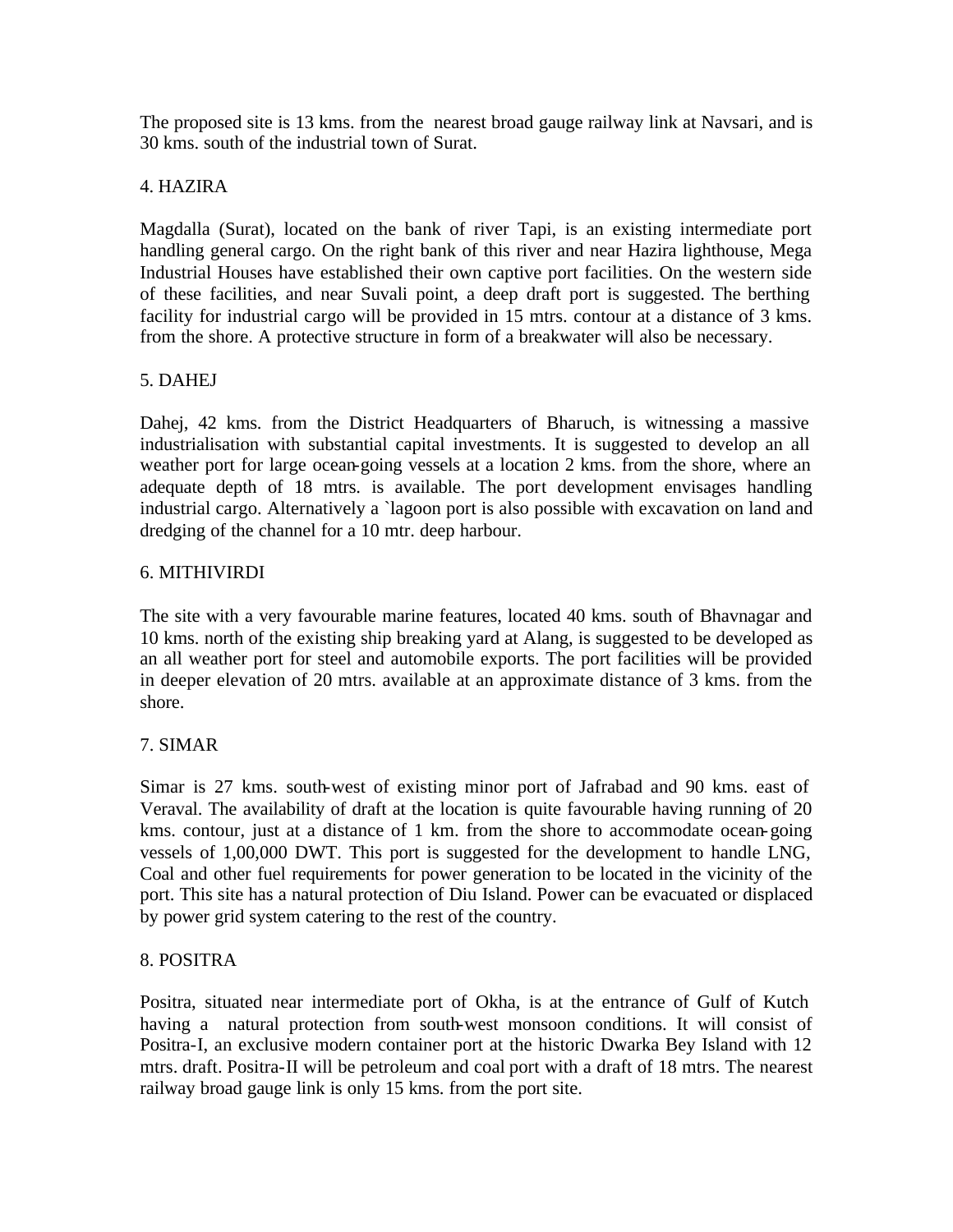#### 9. ROZI (BEDI)

The existing intermediate port of Bedi currently handles 2.5 million tonnes of cargo per annum by lighterage operations. It is proposed to develop an all weather direct berthing port near the anchorage to handle bulk carriers at a distance of 5 kms. from Rozi Pier at a depth of 15 mtrs. to be exclusively developed as an Agriculture Port with modern handling facilities.

## 10. MUNDRA

Mundra 70 kms. west of the major port of Kandla, is proposed for development as an all weather direct berthing port to handle general cargo. The location near Navigational Lighthouse having a draft of 20 mtrs. at a distance of approximately 2.5 kms. is suggested for development of port facilities to accommodate large ocean-going vessels of 40,000 Tonnes. General cargo like salt, cement, minerals, food grains etc. can be handled at this port and it is the nearest location to Rajasthan.

In todays globalisation scenario, Dubai and Singapore have been developed as Free Ports. Looking to the strategic Maritime location of Gujarat coast, one of the new port locations can ideally be developed as a Free Port. Government of Gujarat will request Government of India to declare one of these ports in Gujarat as Free Port. Out of the identified 10 port locations, 4 ports will be developed by the State Govt. and 6 ports will be open for total private investment.

## b) Ports to be developed by Gujarat Maritime Board

The following ports will be developed by Gujarat Maritime Board alongwith consortium of State Government public sectors and/or consortium of private sector companies.

|    | Rozi(Bedi) | Agriculture port           |
|----|------------|----------------------------|
| Ζ. | Positra    | Container & petroleum port |

- 3. Dahej Industrial port
- 4. Mundra General cargo port

Gujarat Maritime Board will initiate a techno-economic feasibility study on these port locations and would undertake the construction of wharf/jetty/quay and its maintenance. The superstructures like handling facilities and on shore facilities in the form of warehousing, tank farms, etc. will be privatised. Preference will be given to State Government and Central Government organisations on a negotiable basis. The remaining facilities for privatisation will be done by inviting tender bids. An initial premium will be charged for the land and wharf facility and an annual lease rent would also be stipulated. The detailed terms and conditions for privatising these services will be finalised by Gujarat Maritime Board.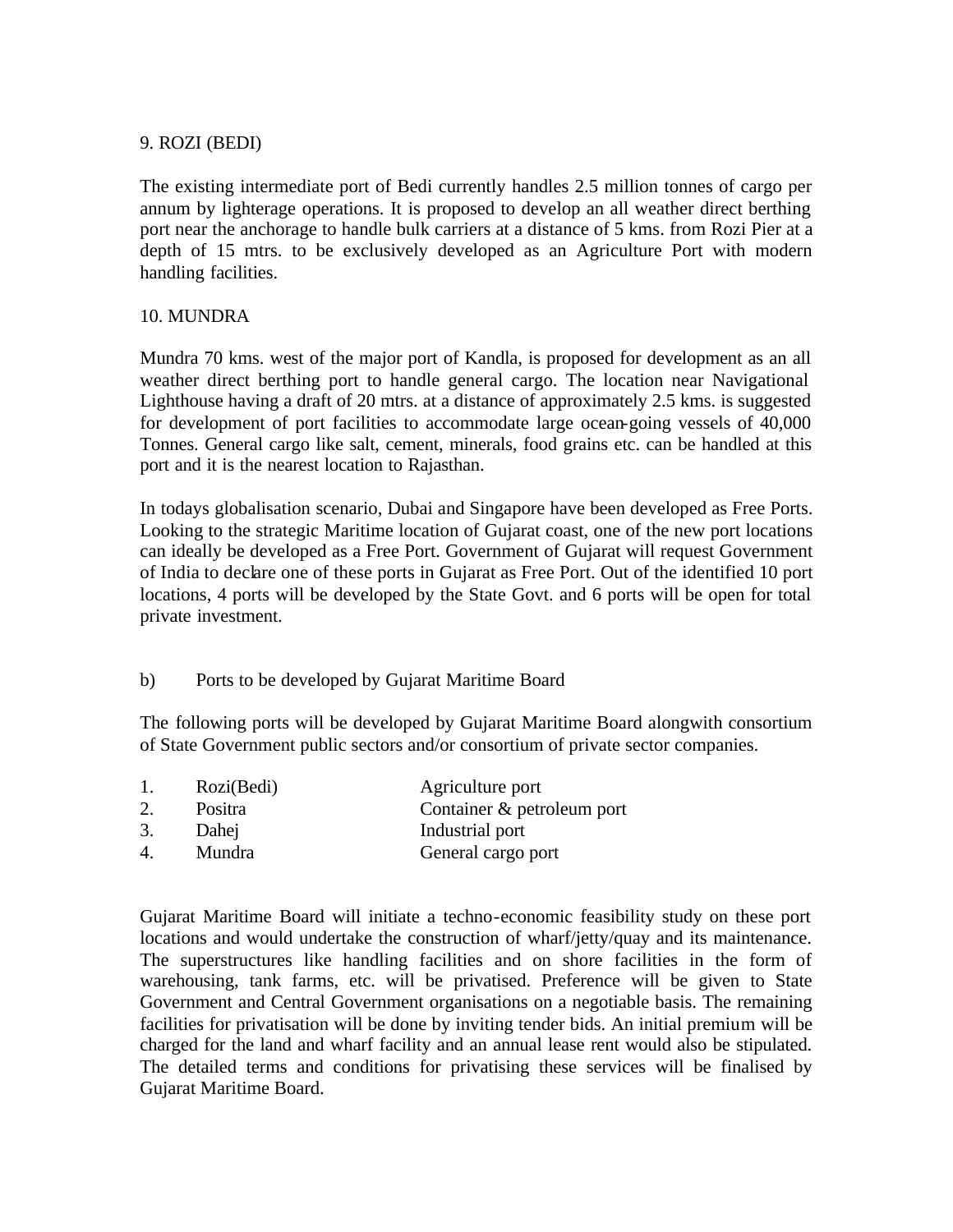c) The ports to be developed by private sector

The following ports are identified for exclusive investment by private sector:

| 1.               | Simar       | Power port                       |
|------------------|-------------|----------------------------------|
| 2.               | Mithiwirdi  | Steel and Automobile port        |
| 3.               | Dholera     | General Cargo port               |
| $\overline{4}$ . | Hazira      | Industrial port                  |
| 5.               | Vansi-Borsi | Petroleum & liquid chemical port |
| 6.               | Maroli      | Industrial port                  |
|                  |             |                                  |

These ports will be privatised through a global tender bid. Gujarat Maritime Board will do a preliminary techno-economic feasibility report of all these five locations except Dholera, through a global bid to facilitate prospective bidders. Dholera, being an ancient port and privatisation bids were invited in the past, no techno-economic feasibility will be done for this location. Dholera port will be the first port to be opened up for privatisation by global tendering. For remaining locations based on the preliminary techno-economic study, global tenders will be invited for privatisation. General guidelines are given below.

These port locations are to be given on BOMT (Built, Operate, Maintain and Transfer) basis. The investment in infrastructure projects like ports being capital intensive, with higher gestation period compared to other sectors of investment, Government of Gujarat is very particular that the port projects taken up by private entrepreneurs should be a profitable proposition to them. The viability of port project depends upon the location, the maritime conditions, scale of investment and the kind of cargo to be handled. The port project has to be assured at a reasonable rate of return after accounting for capital recovery and interest repayment. Hence, it is essential that each port project is evaluated based on an investment analysis; consisting of a capital cost, revenue receipts, revenue expenditure and capital recovery. Gujarat Maritime Board will study the financing pattern adopted by the World Bank and the Asian Development Bank and other Financial Institutions to evolve a comprehensive package.

Only the wharfage charges/waterfront charges will be as per the schedule decided by Gujarat Maritime Board. The promoters will be free to charge any other service charges with the prior approval of the Gujarat Maritime Board. After BOMT period, the ownership of the port and its assets will get transferred to Gujarat Maritime Board and they will examine to give it further on lease basis to the same promoter. The terms and conditions will be finalised at that time.The general guidelines for investment analysis and capital recovery for the port projects to determine BOMT period will be announced within 2 months.

## CAPTIVE JETTIES FOR INDUSTRIES

To ensure that the new port projects are financially viable, permissions for captive jetties would be given only in exceptional cases, looking to the quantum of investment and the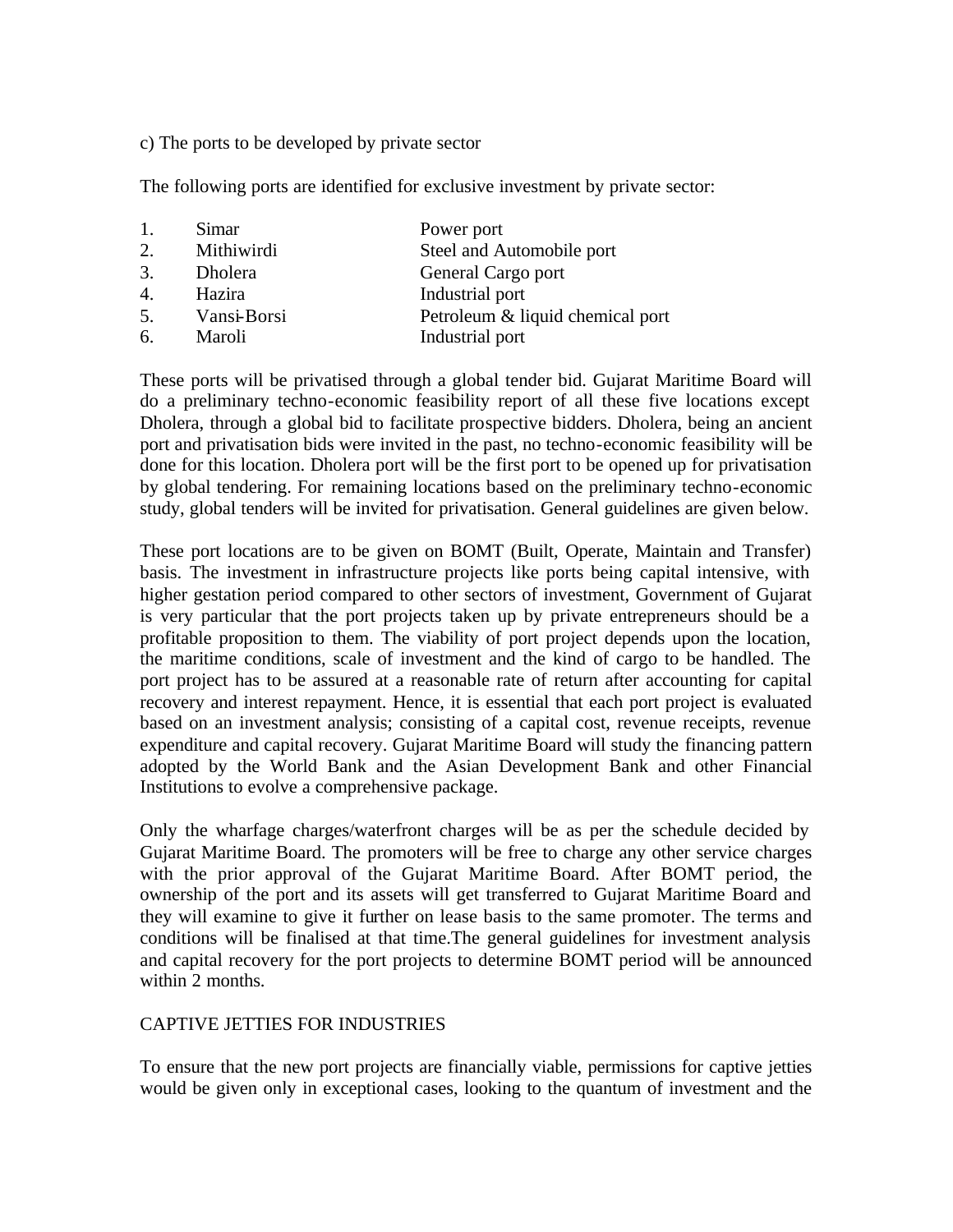need for specialised facilities. All industrial units would be encouraged to make use of new port facilities being set up.

To take care of the increasing traffic untill the completion of the new port projects, it is decided to make use of the existing captive jetties already constructed or under construction, for which the permission has already been given, to be utilized for specific commercial cargoes with the prior approval of the Gujarat Maritime Board.

- (1) This facility would be available for a reasonable period till new ports become operative. GMB will review the policy taking into account the progress made in the new ports.
- (2) Gujarat Maritime Board would be entitled to collect full wharfage charges on the cargoes handled, which are not captive to the industrial units.

Looking to the huge amount of cargo handled in a short period, captive Single Point Mooring (SPM) facilities of industries located in Gujarat will be charged at concessional rate of wharfage for their captive consumption. Neverthless, for captive cargo for industries located outside Gujarat and noncaptive commercial and industrial cargo, will be charged full wharfage by Gujarat Maritime Board.

# PRIVATISATION OF SERVICES

Privatisation of services would be done in the following areas:

- 1. Lighterage
- 2. Dredging
- 3. Piloting
- 4. Tug towing service
- 5. Other essential Utility services

The lighterage operations will be privatised in the selected existing minor ports and in all new ports. However, for the use of private barges, the operator will have to pay the service charge as per the existing schedule. This would increase the efficiency of handling of the cargo.

The dredging is an important component for development of ports and its subsequent maintenance. Gujarat Maritime Board will gradually withdraw in a phased manner from the dredging operations. Gujarat Maritime Board would encourage to form a joint venture company, with a private entrepreneur, to form Dredging Corporation of Gujarat, to cater to the dredging needs of all the ports of Gujarat. The existing dredging equipments alongwith waterfront facility available with Gujarat Maritime Board, will form the equity for such a joint venture. The proposed joint venture company will have modern dredging equipments to take care of dredging needs of Gujarat Maritime waters.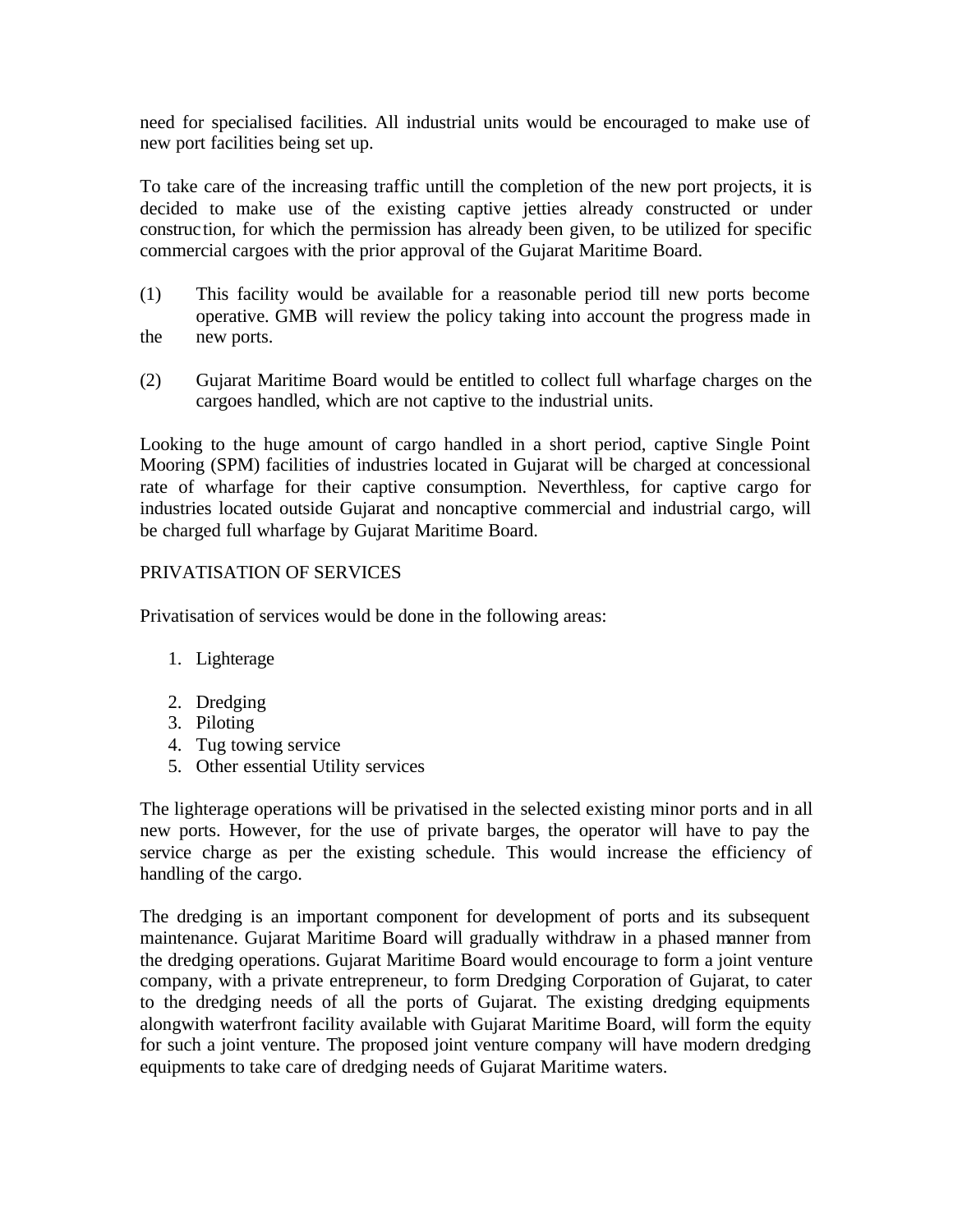#### BARGE MOUNTED POWER PLANTS

To increase the availability and ensure quality of power in Gujarat, the barge mounted power plants in five coastal districts of Kutch, Junagadh, Amreli, Bhavnagar and Bharuch will be provided, with port facilities. Wherever possible, they will be accommodated in the existing port sites or any site identified by them in Gujarat Maritime waters. To encourage establishment of these barge mouted power plants, wharfage would be charged at a concessional rate of 25% of the existing rate.

## INDUSTRIALISATION

Major aim of port development in Gujarat, is to promote regional development. Port based industrial estates would be established in 4 to 5 new Port areas to facilitate import of raw-materials and export of finished goods to make industries located in Gujarat globally competitive. These port based industrial estates would emerge as `Islands of Competance. Gujarat Industrial Development Corporation would plan such estates in the vicinity of the port locations with all necessary infrastructure facilities. It is estimated that more than 50% of the total future investment coming to Gujarat in the industrial sector are likely to be located nearer to the port locations. Industrial development shall be synchronised with port development.

## INFRASTRUCTURAL DEVELOPMENT

The huge investments in the port sector would demand an equal investments in the infrastructure facilities like roads and railways for faster and efficient handling of the cargo movement. The existing port locations have been identified where broad gauge railway link and good road network exist. The locations have been specifically selected, with a view to have a minimum burden on existing infrastructure facilities.

Three corridors were kept in mind while identifying the sites for new port locations. They are as follows:

- 1. The first corridor consists of ports of Okha, Positra, Rozi, Jamnagar Refineries, Navlakhi, Kandla, Mundra and Mandvi, around Gulf of Kutch. The road connecting these ports will be linked with Rajasthan, through Radhanpur and Tharad and ultimately to Northern States.
- 2. The second corridor comprises of connecting Ahmedabad with ports of Dholera, Bhavnagar, Mithiwirdi, Alang, Pipavav, Simar and Veraval.
- 3. The third corridor will consist of Dahej, Hazira, Vansi-Borsi and Maroli, which will be linked to the proposed Express Highway.

The above corridors connecting respective ports offer tremendous potential for truck traffic, which will be highly suited for privatisation in the future. These corridors offer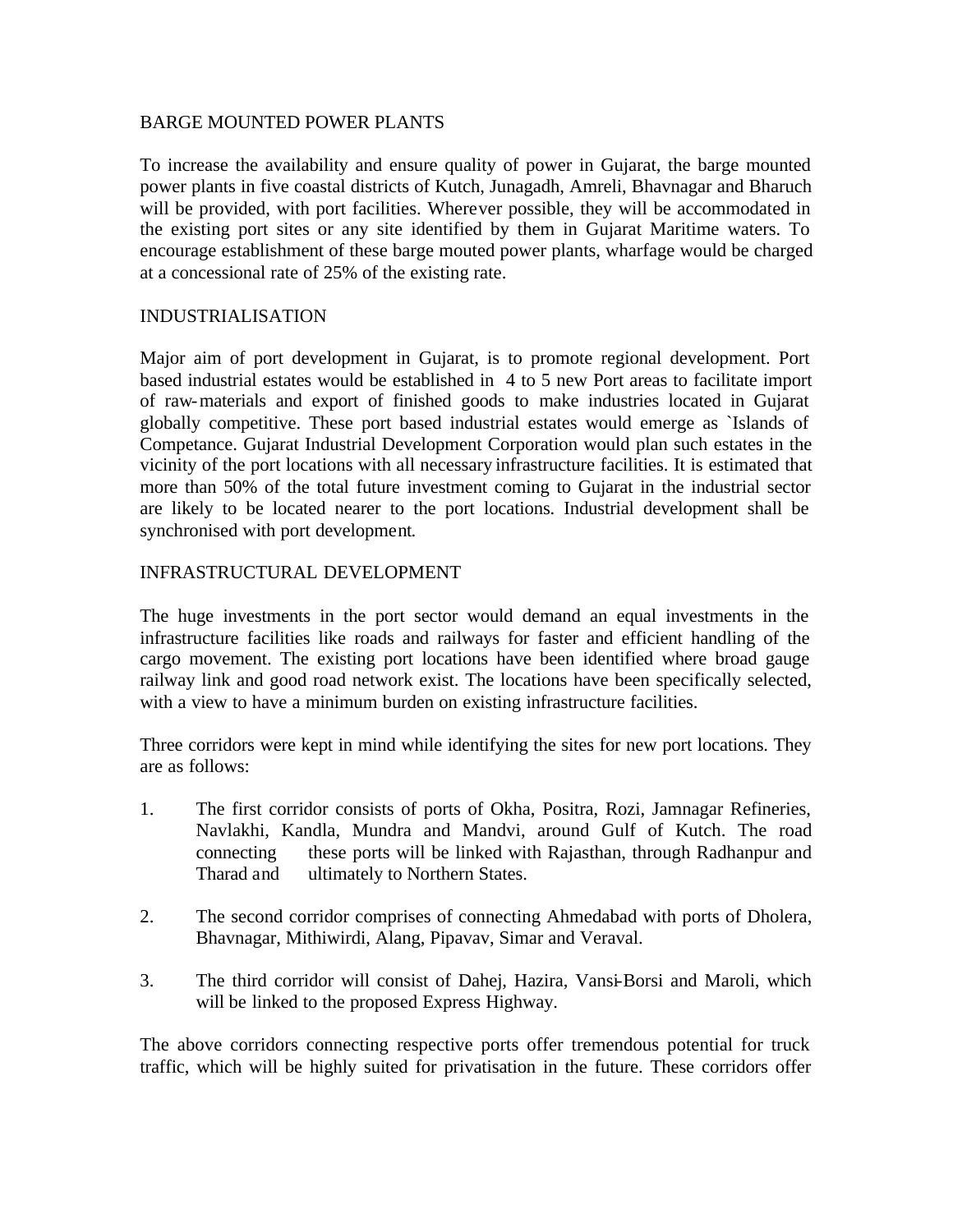nearest destinations to adjoining hinterland States of Rajasthan, Madhya Pradesh and Maharashtra.

Similarly, the Gulf of Kutch corridor offers the possibility for second railway line parallel to the exisiting one to be connected to Mehsana-Palanpur-Delhi route, which is under gauge conversion. Similarly, Ahmedabad-Surendranagar-Bhavnagar gauge conversion and ultimate extension upto Veraval along the coast, by broad gauge railway line also offer good privatisation potential. The port locations also offer opportunities for dedicated railway wagon investment by private entrepreneurs.

## COASTAL SHIPPING

With the development of the new ports with modern handling facilities, many of the Gujarat ports can act as `transhipment ports for rest of the country. It is expected that in the years to come, 25% of the total cargo would be transported through coastal shipping.

Introduction of Ro-Ro service and hovercraft/catamaran service, joining different terminals on Saurashtra and Kutch coast with South Gujarat will be given highest priority. This will, not only save the cost and time of transportation of men and material from one place to another, but will substantially reduce the pressure on the existing roads and rail network of the country. These facilities will also promote tourism, linking places of historical, religious and tourist interests of Kutch and Saurashtra with South Gujarat. It will also encourage to locate amusement parks and water sports of Gujarat Coast. These terminals will be used to transport passengers and cargo to important centres on the western coast like Bombay and Goa.

The terminal facilities within the State of Gujarat will be created by Gujarat Maritime Board at its own cost and a service charge will be collected from the operators. Dahej-Ghogha and Surat-Bhavnagar passenger terminal facilities will be started on a top priority basis.

# NAVIGATIONAL AID IN GULF OF KUTCH

With the development of new ports, the Gulf of Kutch is likely to handle about 100 million tonnes of cargo every year. Ultra-model vessels are likely to navigate in the Gulf of Kutch in the coming years. Exclusive Vessel Traffic Monitoring System (VTMS) will be introduced in co-operation with Indian Navy.

## MARITIME RELATED INDUSTRIES

Maritime related industries would be given priority to be located along Gujarat coast, in collaboration with the leading global manufacturers, in the field of ship building, ship repairing, dredgers and other flotilla units like tugs, barges, launches and support crafts.The manufacturing facilities would be provided in identified three locations of South Gujarat, Saurashtra and Kutch. The traditional boat building activities at Mandvi and Veraval would be expanded. Gujarat Maritime waterfront would be leased to such